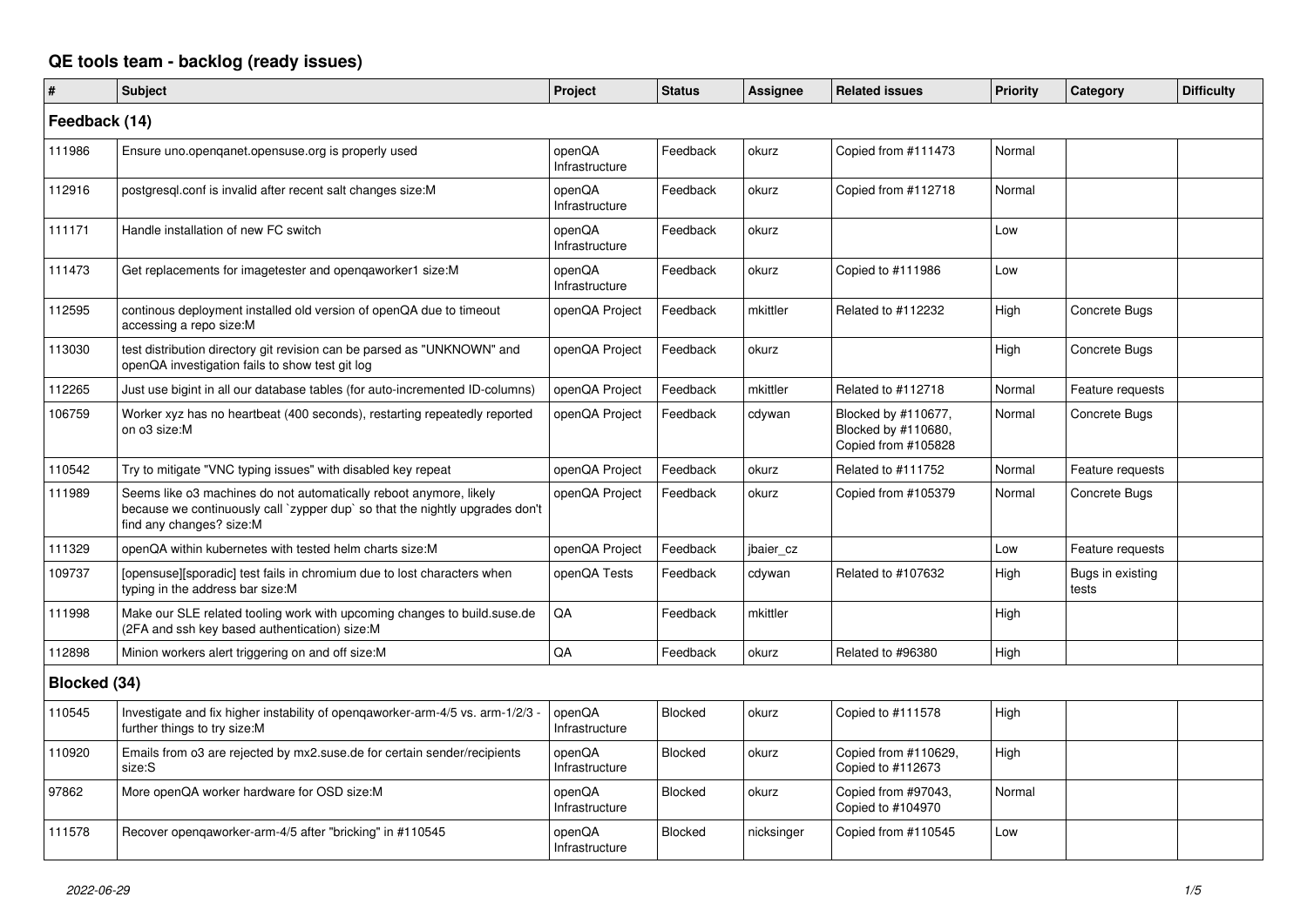| $\vert$ # | <b>Subject</b>                                                                                                                                                                                                            | Project        | <b>Status</b>  | <b>Assignee</b> | <b>Related issues</b>                                                                                                                                    | <b>Priority</b> | Category         | <b>Difficulty</b> |
|-----------|---------------------------------------------------------------------------------------------------------------------------------------------------------------------------------------------------------------------------|----------------|----------------|-----------------|----------------------------------------------------------------------------------------------------------------------------------------------------------|-----------------|------------------|-------------------|
| 109668    | [saga][epic] Stable and updated non-gemu backends for SLE validation                                                                                                                                                      | openQA Project | Blocked        | okurz           | Related to #37339                                                                                                                                        | High            | Feature requests |                   |
| 80142     | [saga][epic] Scale out: Redundant/load-balancing deployments of openQA,<br>easy containers, containers on kubernetes                                                                                                      | openQA Project | Blocked        | okurz           | Related to #80466,<br>Related to #92893,<br>Related to #110497                                                                                           | High            | Feature requests |                   |
| 101048    | [epic] Investigate and fix higher instability of openqaworker-arm-4/5 vs.<br>$arm-1/2/3$                                                                                                                                  | openQA Project | Blocked        | mkittler        | Related to #101030                                                                                                                                       | High            | Concrete Bugs    |                   |
| 100688    | [epic][virtualization][3rd party hypervisor] Add svirt backend compatibility for<br>vmware 7.0                                                                                                                            | openQA Project | Blocked        | okurz           |                                                                                                                                                          | High            | Feature requests |                   |
| 109656    | [epic] Stable non-gemu backends                                                                                                                                                                                           | openQA Project | Blocked        | okurz           | Related to #99345                                                                                                                                        | Normal          | Feature requests |                   |
| 80150     | [epic] Scale out openQA: Easier openQA setup                                                                                                                                                                              | openQA Project | <b>Blocked</b> | okurz           |                                                                                                                                                          | Normal          | Feature requests |                   |
| 91914     | [epic] Make reviewing openQA results per squad easier                                                                                                                                                                     | openQA Project | Blocked        | okurz           | Related to #52655,<br>Related to #93710, Copied<br>from #91467, Copied to<br>#99306                                                                      | Normal          | Feature requests |                   |
| 92854     | [epic] limit overload of openQA webUI by heavy requests                                                                                                                                                                   | openQA Project | Blocked        | okurz           | Copied from #92770                                                                                                                                       | Normal          | Feature requests |                   |
| 96263     | [epic] Exclude certain Minion tasks from "Too many Minion job failures alert"<br>alert                                                                                                                                    | openQA Project | Blocked        | okurz           | Related to #96197.<br>Related to #98499,<br>Related to #70768                                                                                            | Normal          | Feature requests |                   |
| 98472     | [epic] Scale out: Disaster recovery deployments of existing openQA<br><i>infrastructures</i>                                                                                                                              | openQA Project | Blocked        | okurz           |                                                                                                                                                          | Normal          | Feature requests |                   |
| 99831     | [epic] Better handle minion tasks failing with "Job terminated unexpectedly"                                                                                                                                              | openQA Project | Blocked        | mkittler        |                                                                                                                                                          | Normal          | Feature requests |                   |
| 103962    | [saga][epic] Easy multi-machine handling: MM-tests as first-class citizens                                                                                                                                                | openQA Project | Blocked        | mkittler        | Copied to #112862                                                                                                                                        | Normal          | Feature requests |                   |
| 103971    | [epic] Easy *re*-triggering and cloning of multi-machine tests                                                                                                                                                            | openQA Project | Blocked        | mkittler        | Related to #66071                                                                                                                                        | Normal          | Feature requests |                   |
| 106922    | [epic][sporadic] openqa_from_git fails in dashboard due to<br>ensure_unlocked_desktop not expecting password entry screen in case of<br>locked desktop auto_review:"match=desktop-runner,screenlock timed<br>out.*":retry | openQA Project | Blocked        | okurz           | Related to #103122,<br>Related to #92092,<br>Related to #44441,<br>Related to #46589,<br>Related to #64078, Copied<br>from #106919, Copied to<br>#108527 | Normal          | Feature requests |                   |
| 108530    | os-autoinst plugins: x11_start_program from os-autoinst-distri-openQA<br>dynamically loaded from another git repo size:M                                                                                                  | openQA Project | Blocked        | cdywan          | Related to #81899                                                                                                                                        | Normal          | Feature requests |                   |
| 108527    | [epic] os-autoinst plugins (or wheels or leaves or scrolls) for scalable code<br>reuse of helper functions and segmented test distributions                                                                               | openQA Project | Blocked        | okurz           | Copied from #106922                                                                                                                                      | Normal          | Feature requests |                   |
| 109846    | [epic] Ensure all our database tables accomodate enough data, e.g. bigint for openQA Project<br>id's                                                                                                                      |                | Blocked        | okurz           | Copied from #109836                                                                                                                                      | Normal          | Feature requests |                   |
| 111860    | [epic] Upgrade all our infrastructure, e.g. o3+osd workers+webui and<br>production workloads, to openSUSE Leap 15.4                                                                                                       | openQA Project | Blocked        | okurz           | Copied from #99183                                                                                                                                       | Normal          | Organisational   |                   |
| 99660     | [epic] Use more perl signatures in our perl projects                                                                                                                                                                      | openQA Project | Blocked        | okurz           |                                                                                                                                                          | Low             | Feature requests |                   |
| 109740    | [epic] Stable os-autoinst unit tests with good coverage                                                                                                                                                                   | openQA Project | Blocked        | okurz           | Related to #109620                                                                                                                                       | Low             | Feature requests |                   |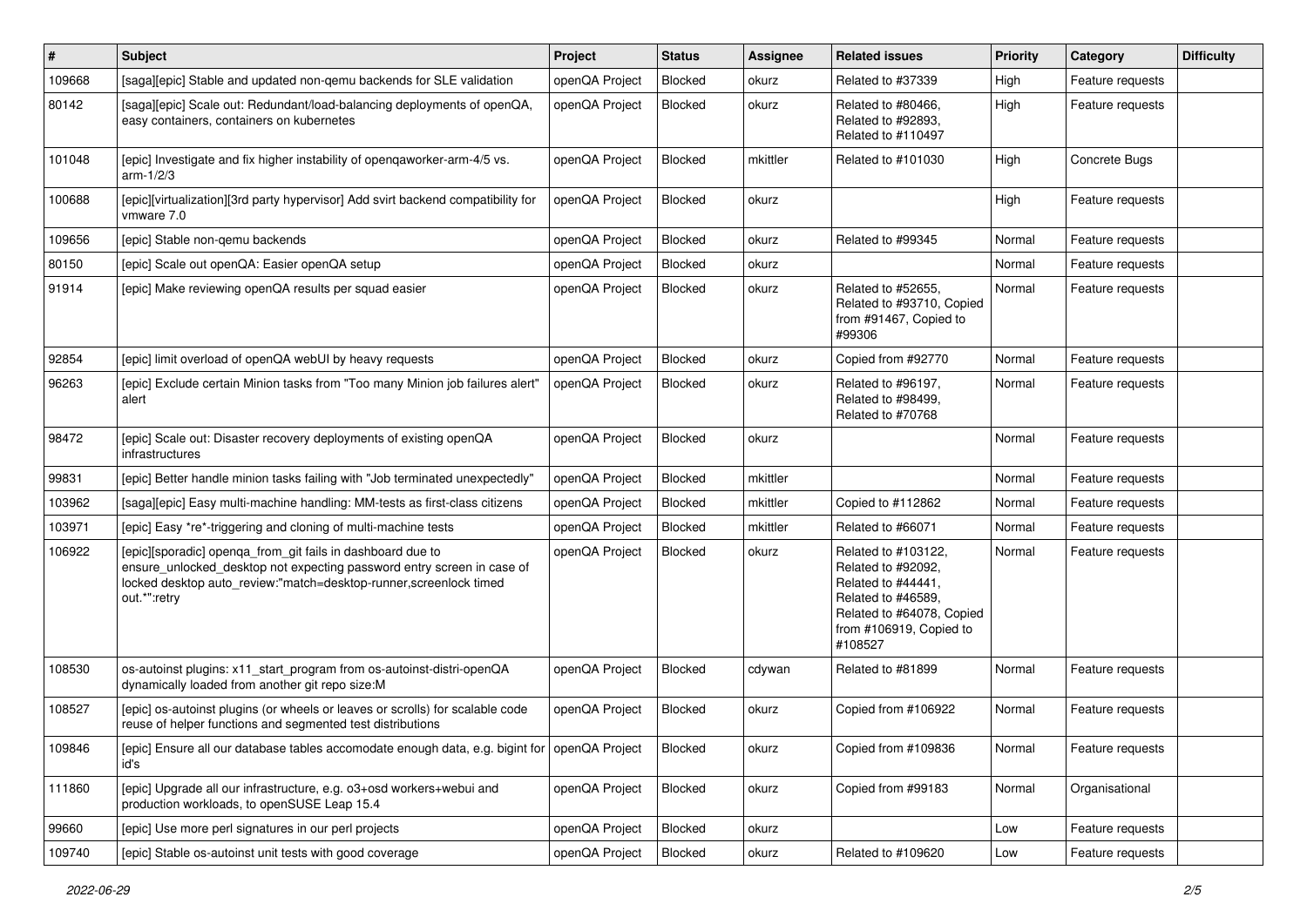| $\#$            | <b>Subject</b>                                                                                                                                                                                                              | <b>Project</b>           | <b>Status</b>  | Assignee   | <b>Related issues</b>                       | Priority | Category         | <b>Difficulty</b> |
|-----------------|-----------------------------------------------------------------------------------------------------------------------------------------------------------------------------------------------------------------------------|--------------------------|----------------|------------|---------------------------------------------|----------|------------------|-------------------|
| 81060           | [epic] openQA web UI in kubernetes                                                                                                                                                                                          | openQA Project           | <b>Blocked</b> | okurz      | Related to #76978                           | Low      | Feature requests |                   |
| 98952           | [epic] t/full-stack.t sporadically fails "clickElement: element not interactable"<br>and other errors                                                                                                                       | openQA Project           | <b>Blocked</b> | mkittler   | Related to #101734                          | Low      | Concrete Bugs    |                   |
| 99579           | [epic][retro] Follow-up to "Published QCOW images appear to be<br>uncompressed"                                                                                                                                             | openQA Project           | <b>Blocked</b> | okurz      | Related to #96557, Copied<br>from #99246    | Low      | Organisational   |                   |
| 109659          | [epic] More remote workers                                                                                                                                                                                                  | openQA Project           | Blocked        | okurz      |                                             | Low      | Feature requests |                   |
| 91646           | [saga][epic] SUSE Maintenance QA workflows with fully automated testing,<br>approval and release                                                                                                                            | QA                       | <b>Blocked</b> | okurz      | Copied to #99303                            | Normal   |                  |                   |
| 94105           | [epic] Use feedback from openga-investigate to automatically inform on<br>github pull requests, open tickets, weed out automatically failed tests                                                                           | QA                       | <b>Blocked</b> | okurz      | Related to #91773,<br>Related to #107014    | Normal   |                  |                   |
| 110884          | [epic] Properly maintained open source mtui+oscgam                                                                                                                                                                          | QA                       | <b>Blocked</b> | okurz      |                                             | Normal   |                  |                   |
| 111347          | [saga][epic] Properly maintained Maintenance QA tooling                                                                                                                                                                     | QA                       | <b>Blocked</b> | okurz      | Copied from #99303                          | Normal   |                  |                   |
| 112367          | [tools] python-paramiko on Leap/SLE throws exception with ed25519 key<br>size:M                                                                                                                                             | QA                       | <b>Blocked</b> | jbaier_cz  |                                             | Normal   |                  |                   |
| 111446          | openQA-in-openQA tests fail due to corrupted downloaded rpm<br>auto review:"Test died: command '.*zypper -n in<br>os-autoinst-distri-opensuse-deps' failed at<br>openga//tests/install/test distribution.pm line 1.*":retry | QA                       | <b>Blocked</b> | okurz      | Blocked by #112232                          | Low      |                  |                   |
| In Progress (2) |                                                                                                                                                                                                                             |                          |                |            |                                             |          |                  |                   |
| 107032          | [timeboxed:20h] [spike] Create integration test of os-autoinst's VNC module<br>with VMWare's VNC-over-websockets size:S                                                                                                     | openQA Project           | In Progress    | mkittler   |                                             | High     | Feature requests |                   |
| 111341          | Open source https://gitlab.suse.de/qa-maintenance/qam-oscplugin/ size:M                                                                                                                                                     | QA                       | In Progress    | osukup     | Copied from #111338                         | Normal   |                  |                   |
| Workable (14)   |                                                                                                                                                                                                                             |                          |                |            |                                             |          |                  |                   |
| 103736          | Make aarch64 machine chan-1 up and running after it is broken size:M                                                                                                                                                        | openQA<br>Infrastructure | Workable       | nicksinger |                                             | High     |                  |                   |
| 112673          | Cannot send emails from o3 size:M                                                                                                                                                                                           | openQA<br>Infrastructure | Workable       |            | Copied from #110920                         | High     |                  |                   |
| 105594          | Two new machines for OSD and o3, meant for bare-metal virtualization<br>size:M                                                                                                                                              | openQA<br>Infrastructure | Workable       | nicksinger | Related to #110227                          | Normal   |                  |                   |
| 109746          | Improve QA related server room management, consistent naming and<br>tagging size:M                                                                                                                                          | openQA<br>Infrastructure | Workable       |            | Copied from #102650,<br>Copied to #110521   | Low      |                  |                   |
| 109112          | Improve os-autoinst sshXtermVt.pm connection error handling (was: "Test<br>died: Error connecting to <root@redcurrant-4.ga.suse.de>: No route to host")<br/>size:M</root@redcurrant-4.ga.suse.de>                           | openQA<br>Infrastructure | Workable       |            | Related to #98832, Has<br>duplicate #109719 | Low      |                  |                   |
| 111992          | Deal with QEMU and OVMF default resolution being 1280x800, affecting (at<br>least) gxl size:M                                                                                                                               | openQA Project           | Workable       | tinita     |                                             | High     | Feature requests |                   |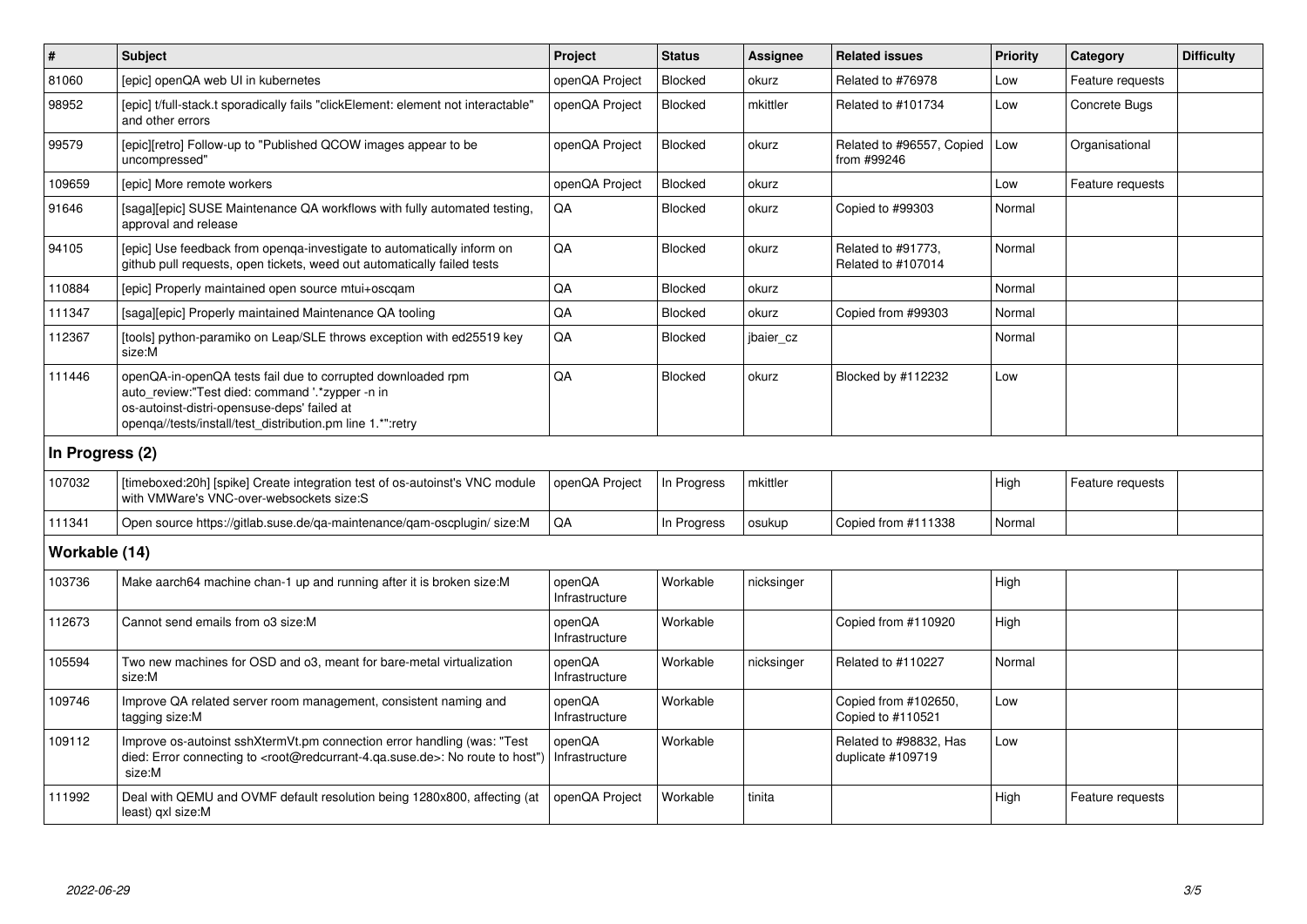| $\vert$ # | <b>Subject</b>                                                                                                                                                                        | Project                  | <b>Status</b> | <b>Assignee</b> | <b>Related issues</b>                                                                                                                                                              | <b>Priority</b> | Category         | <b>Difficulty</b> |
|-----------|---------------------------------------------------------------------------------------------------------------------------------------------------------------------------------------|--------------------------|---------------|-----------------|------------------------------------------------------------------------------------------------------------------------------------------------------------------------------------|-----------------|------------------|-------------------|
| 95783     | Provide support for multi-machine scenarios handled by openga-investigate<br>size:M                                                                                                   | openQA Project           | Workable      | mkittler        | Related to #103425,<br>Related to #71809,<br>Related to #69976,<br>Related to #107014,<br>Related to #110518,<br>Related to #110530,<br>Related to #110176,<br>Copied from #81859  | Normal          | Feature requests |                   |
| 111066    | Document suggested workflows for multiple teams reviewing openQA test<br>results size:M                                                                                               | openQA Project           | Workable      |                 |                                                                                                                                                                                    | Normal          | Feature requests |                   |
| 81899     | [easy][beginner] Move code from isotovideo to a module size:M                                                                                                                         | openQA Project           | Workable      | okurz           | Related to #108530                                                                                                                                                                 | Low             | Feature requests |                   |
| 99663     | Use more perl signatures - os-autoinst size:M                                                                                                                                         | openQA Project           | Workable      | okurz           | Related to #102146,<br>Related to #104986,<br>Related to #104520,<br>Related to #106654,<br>Related to #108323,<br>Related to #110983,<br>Related to #112319,<br>Copied to #100967 | Low             | Feature requests |                   |
| 100967    | Use more perl signatures - openQA size:M                                                                                                                                              | openQA Project           | Workable      | okurz           | Copied from #99663,<br>Copied to #105127                                                                                                                                           | Low             | Feature requests |                   |
| 106056    | [virtualization][tools] Improve retry behaviour and connection error handling<br>in backend::ipmi (was: "Fail to connect openqaipmi5-sp.qa.suse.de on our<br>osd environment") size:M | openQA Project           | Workable      |                 | Related to #102650                                                                                                                                                                 | Low             | Feature requests |                   |
| 107941    | [sporadic] openQA Fullstack test t/full-stack.t can still fail with "udevadm" log<br>message size:M                                                                                   | openQA Project           | Workable      |                 |                                                                                                                                                                                    | Low             | Concrete Bugs    |                   |
| 111338    | Open source https://gitlab.suse.de/qa-maintenance/mtui size:M                                                                                                                         | QA                       | Workable      |                 | Copied to #111341                                                                                                                                                                  | Low             |                  |                   |
| New (13)  |                                                                                                                                                                                       |                          |               |                 |                                                                                                                                                                                    |                 |                  |                   |
| 112733    | Webui Summary dashboard is missing IO panels                                                                                                                                          | openQA<br>Infrastructure | <b>New</b>    |                 | Related to #112718                                                                                                                                                                 | Normal          |                  |                   |
| 108974    | Loan Fujitsu server for OpenQA FIPS testing needs                                                                                                                                     | openQA<br>Infrastructure | <b>New</b>    | nicksinger      |                                                                                                                                                                                    | Low             |                  |                   |
| 112226    | [sporadic] swtpm socket not found anymore after loading from snapshot                                                                                                                 | openQA Project           | New           |                 | Related to #112241                                                                                                                                                                 | Normal          | Concrete Bugs    |                   |
| 112535    | openQA-inopenQA test fails in shutdown: no matching needle 'root-console'                                                                                                             | openQA Project           | New           |                 |                                                                                                                                                                                    | Normal          | Concrete Bugs    |                   |
| 113039    | Include original os-autoinst story within docs                                                                                                                                        | openQA Project           | New           |                 |                                                                                                                                                                                    | Normal          | Feature requests |                   |
| 97190     | Limit size of initial requests everywhere, e.g. /, /tests, etc.                                                                                                                       | openQA Project           | New           |                 | Related to #41054,<br>Related to #110680,<br>Related to #110677                                                                                                                    | Low             | Feature requests |                   |
| 111602    | 18-qemu-options.t makes apparently unsafe assumptions about qemu<br>behaviour with multiple params                                                                                    | openQA Project           | New           |                 | Related to #112403                                                                                                                                                                 | Low             | Concrete Bugs    |                   |
| 113087    | [qa-tools][qem-bot] malformed data in smelt incident causes smelt sync fail                                                                                                           | QA                       | New           |                 |                                                                                                                                                                                    | High            |                  |                   |